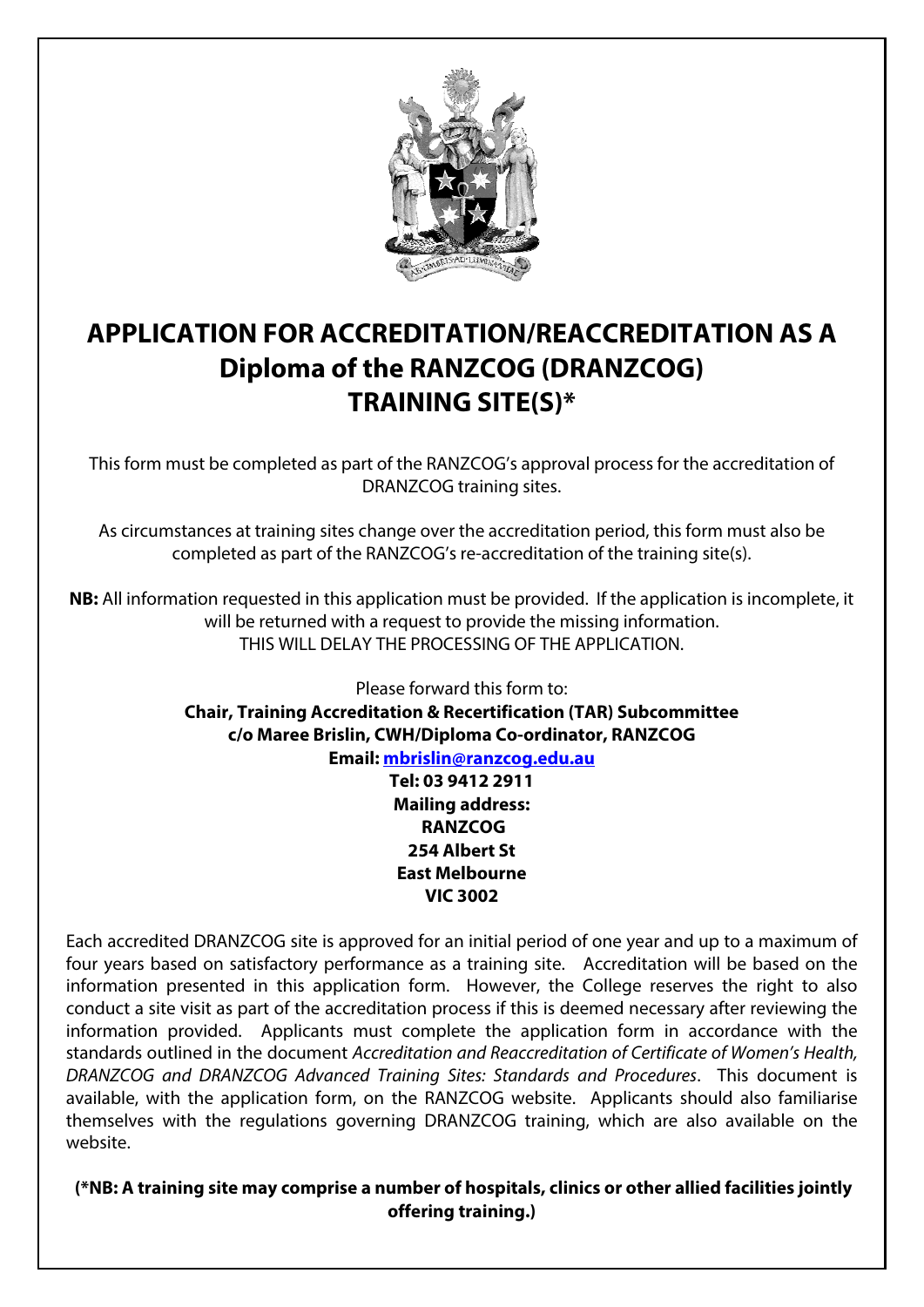# **APPLICATION FOR ACCREDITATION AS A DRANZCOG TRAINING SITE**

**This form is to be completed by the current or proposed staff member at the site who will responsible for overseeing training (eg, Head of Department, Educational Co-ordinator, etc).** 

| <b>NAME OF SITE(S)</b>                             |              |                  |                           |        |                 |              |
|----------------------------------------------------|--------------|------------------|---------------------------|--------|-----------------|--------------|
| <b>AREA HEALTH SERVICE</b>                         |              |                  |                           |        |                 |              |
| <b>HOSPITAL TYPE</b>                               | Rural        | $\Box$           | Outer metropolitan $\Box$ |        | Tertiary $\Box$ |              |
| (select one ONLY)                                  | Metropolitan | $\Box$           | Country base              | $\Box$ |                 |              |
|                                                    |              |                  |                           |        |                 |              |
| <b>TRAINING SITE 1</b>                             |              |                  |                           |        |                 |              |
| <b>ADDRESS</b>                                     |              |                  |                           |        |                 |              |
|                                                    |              |                  |                           |        |                 |              |
|                                                    |              |                  |                           |        |                 |              |
| <b>TELEPHONE</b>                                   |              |                  | <b>FACSIMILE</b>          |        |                 |              |
| <b>WEBSITE</b>                                     |              |                  |                           |        |                 |              |
|                                                    |              |                  |                           |        |                 |              |
| <b>TRAINING SITE 2</b>                             |              |                  |                           |        |                 |              |
| <b>ADDRESS</b>                                     |              |                  |                           |        |                 |              |
|                                                    |              |                  |                           |        |                 |              |
|                                                    |              |                  |                           |        |                 |              |
| <b>TELEPHONE</b>                                   |              |                  | <b>FACSIMILE</b>          |        |                 |              |
| <b>WEBSITE</b>                                     |              |                  |                           |        |                 |              |
|                                                    |              |                  |                           |        |                 |              |
| <b>TRAINING SITE 3</b>                             |              |                  |                           |        |                 |              |
| <b>ADDRESS</b>                                     |              |                  |                           |        |                 |              |
|                                                    |              |                  |                           |        |                 |              |
|                                                    |              |                  |                           |        |                 |              |
| <b>TELEPHONE</b>                                   |              |                  | <b>FACSIMILE</b>          |        |                 |              |
| <b>WEBSITE</b>                                     |              |                  |                           |        |                 |              |
|                                                    |              |                  |                           |        |                 |              |
| <b>TRAINING SITE 4</b>                             |              |                  |                           |        |                 |              |
| <b>ADDRESS</b>                                     |              |                  |                           |        |                 |              |
|                                                    |              |                  |                           |        |                 |              |
|                                                    |              |                  |                           |        |                 |              |
| <b>TELEPHONE</b>                                   |              |                  | <b>FACSIMILE</b>          |        |                 |              |
| <b>WEBSITE</b>                                     |              |                  |                           |        |                 |              |
|                                                    |              |                  |                           |        |                 |              |
| <b>EDUCATIONAL PROGRAM</b>                         | Name:        |                  |                           |        |                 |              |
| <b>COORDINATOR</b> (or equivalent)                 | Title:       |                  |                           |        |                 |              |
| <b>ADDRESS</b>                                     |              |                  |                           |        |                 |              |
|                                                    |              |                  |                           |        |                 |              |
| <b>TELEPHONE</b>                                   |              | <b>FACSIMILE</b> |                           |        |                 |              |
|                                                    |              |                  |                           |        |                 |              |
| <b>EMAIL</b>                                       |              |                  |                           |        |                 |              |
|                                                    |              |                  |                           |        |                 |              |
| Date:                                              |              |                  |                           |        |                 |              |
|                                                    |              |                  |                           |        |                 |              |
| <b>DRANZCOG Accreditation/Reaccreditation 2014</b> |              |                  |                           |        |                 | $\mathbf{1}$ |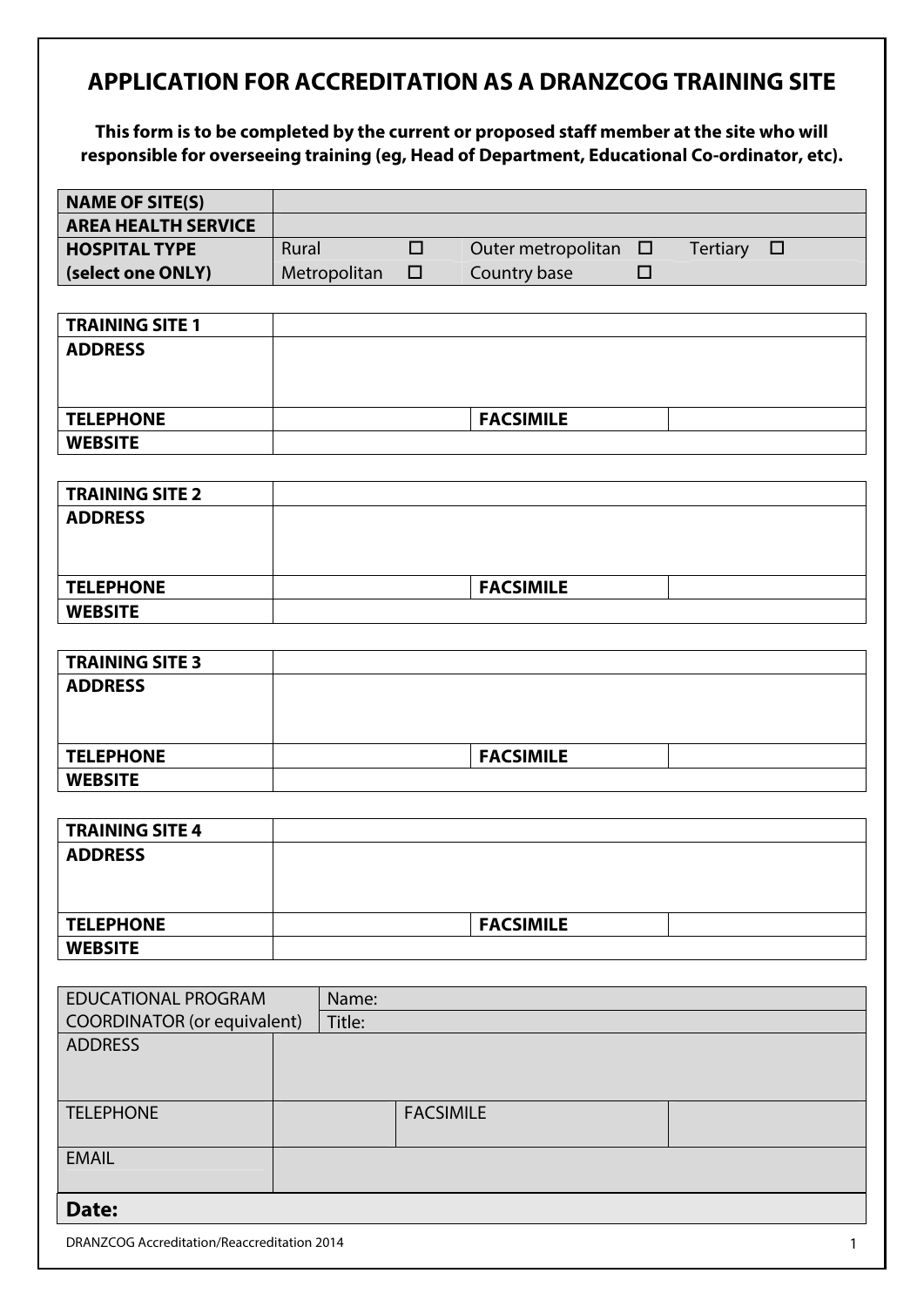## **CLINICAL EXPERIENCE**

## **1. Family planning, antenatal, gynaecological and labour ward experience**

Provide details of the family planning, antenatal, gynaecological and labour ward cases managed in the training site in the last 12 months, with details of current or proposed DRANZCOG trainee participation (as applicable).

| <b>Types of cases</b>       | Details of nature of cases managed | No. of cases |                | <b>No. of cases</b><br>managed by<br><b>DRANZCOG</b><br>trainees | <b>No of cases</b><br>managed by<br>other<br>trainees |
|-----------------------------|------------------------------------|--------------|----------------|------------------------------------------------------------------|-------------------------------------------------------|
| <b>Family Planning</b>      |                                    |              |                |                                                                  |                                                       |
| Antenatal                   |                                    |              |                |                                                                  |                                                       |
| Gynaecological              |                                    |              |                |                                                                  |                                                       |
| Labour and delivery         |                                    | Public       | <b>Private</b> |                                                                  |                                                       |
| First trimester miscarriage |                                    |              |                |                                                                  |                                                       |
| Retained placenta           |                                    |              |                |                                                                  |                                                       |
| Dilatation & curettage      |                                    |              |                |                                                                  |                                                       |
| Bartholin's cysts/abscesses |                                    |              |                |                                                                  |                                                       |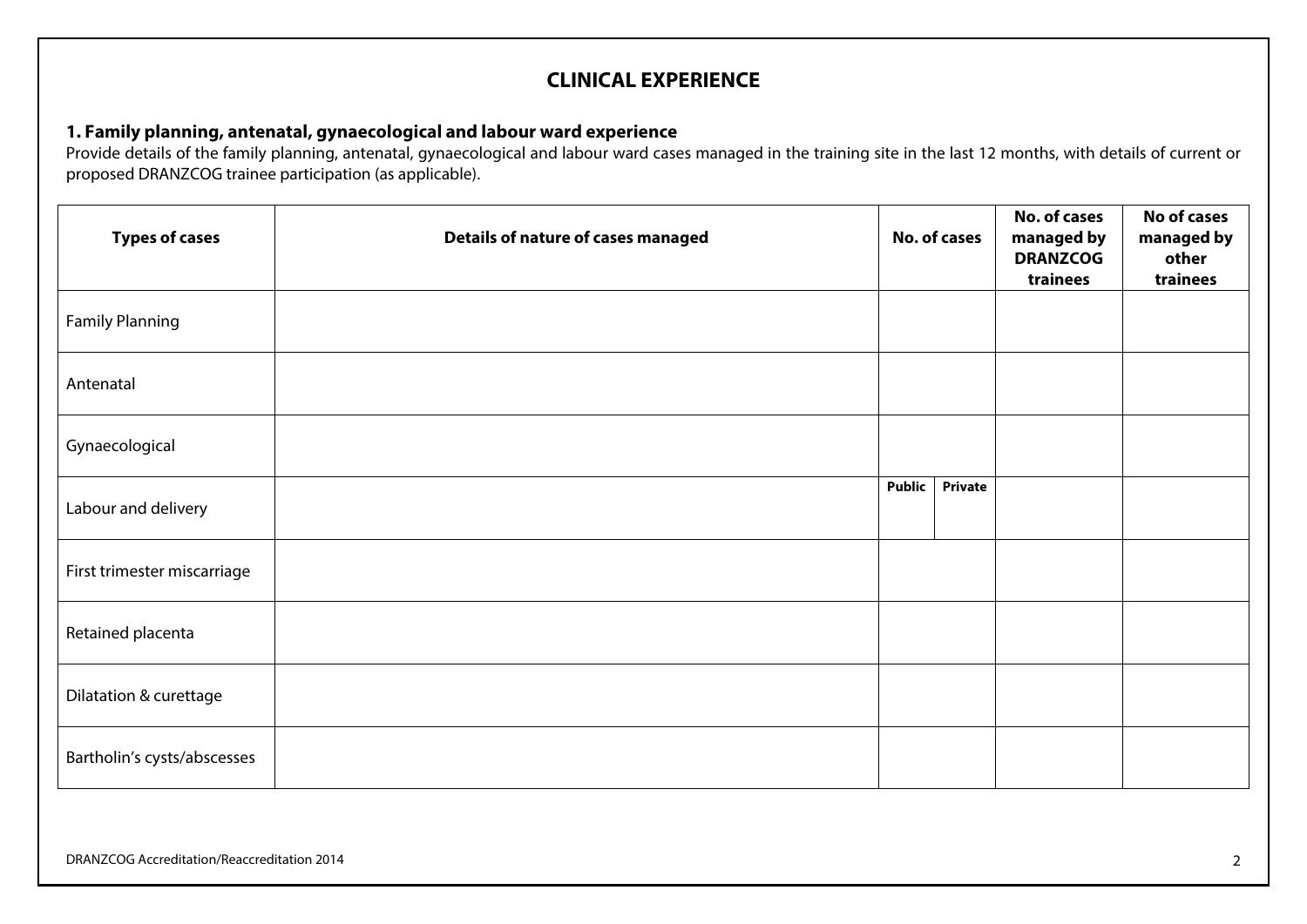## **2. Registrars and trainees**

Provide the current numbers of registrars and trainees at the training site(s).

| <b>TYPE OF REGISTRAR/TRAINEE</b>    | <b>CURRENT NUMBER</b> | <b>NAME OF SITE</b><br>(if more than one is included in the application) |
|-------------------------------------|-----------------------|--------------------------------------------------------------------------|
| <b>Midwifery trainees</b>           |                       |                                                                          |
| <b>Non-accredited registrars</b>    |                       |                                                                          |
| <b>CWH trainees</b>                 |                       |                                                                          |
| <b>DRANZCOG Advanced trainees</b>   |                       |                                                                          |
| <b>FRANZCOG trainees - Core</b>     |                       |                                                                          |
| <b>FRANZCOG trainees - Advanced</b> |                       |                                                                          |
| <b>Residents</b>                    |                       |                                                                          |
| <b>Other</b>                        |                       |                                                                          |

## **3. DRANZCOG trainees**

Current number of DRANZCOG trainees: \_\_\_\_\_\_\_\_\_\_\_\_ Proposed number of DRANZCOG trainees (same as current/more/less): \_\_\_\_\_\_\_\_\_\_\_

## **4. Rostering**

### **a) Birthing suite rostering**

Provide details of current or proposed trainee access (as applicable) to birthing suite experience: \_\_\_\_\_\_\_\_\_\_\_\_\_\_\_\_\_\_\_\_\_\_\_\_\_\_\_\_\_\_\_\_\_\_\_\_\_\_\_\_\_\_\_\_\_\_\_\_\_\_\_\_\_\_\_\_

\_\_\_\_\_\_\_\_\_\_\_\_\_\_\_\_\_\_\_\_\_\_\_\_\_\_\_\_\_\_\_\_\_\_\_\_\_\_\_\_\_\_\_\_\_\_\_\_\_\_\_\_\_\_\_\_\_\_\_\_\_\_\_\_\_\_\_\_\_\_\_\_\_\_\_\_\_\_\_\_\_\_\_\_\_\_\_\_\_\_\_\_\_\_\_\_\_\_\_\_\_\_\_\_\_\_\_\_\_\_\_\_\_\_\_\_\_\_\_\_\_\_\_\_\_\_\_\_\_\_\_\_\_\_\_\_\_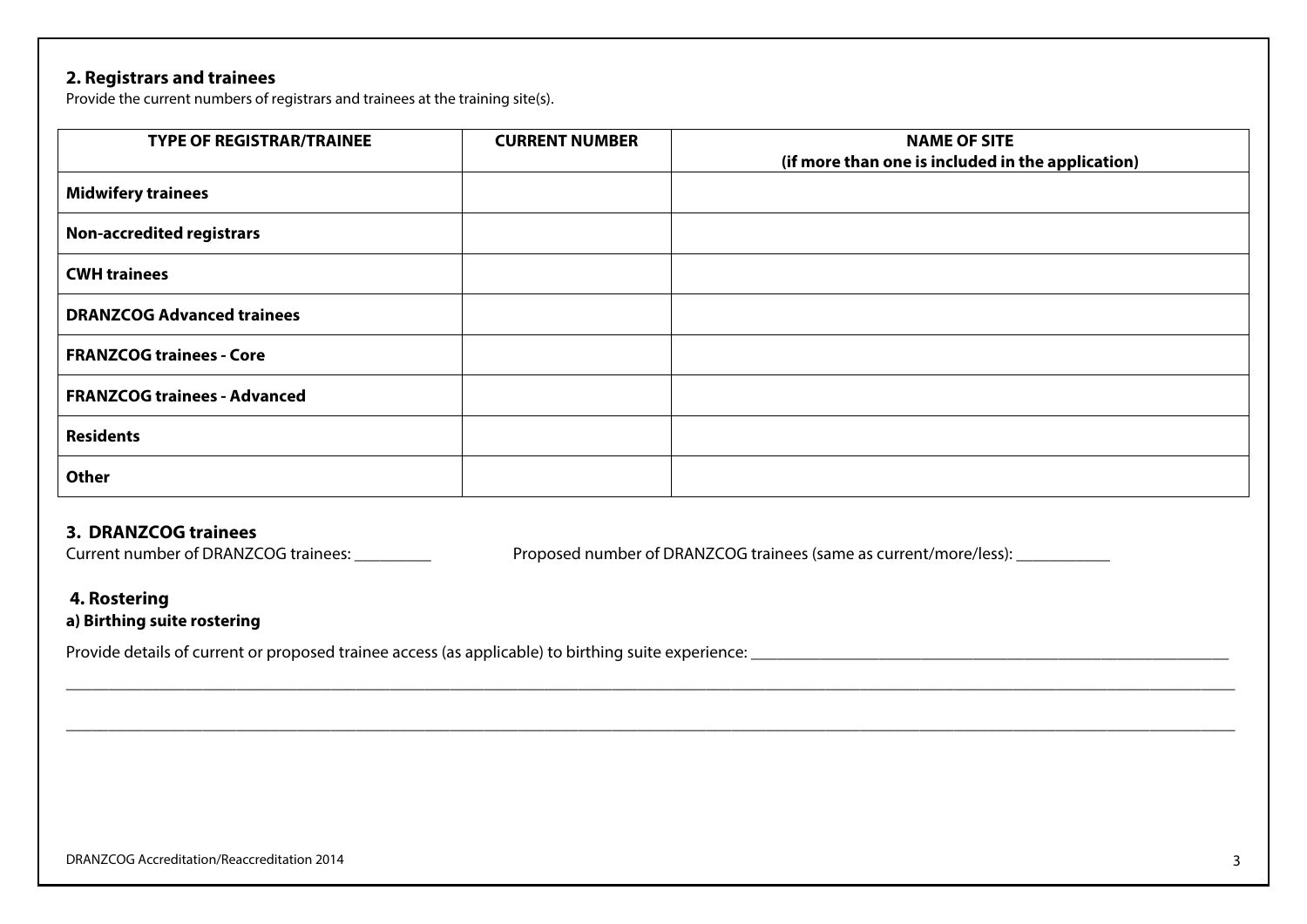| b) Access to educational/training opportunities |                                                                                                                                                   |
|-------------------------------------------------|---------------------------------------------------------------------------------------------------------------------------------------------------|
|                                                 |                                                                                                                                                   |
|                                                 |                                                                                                                                                   |
|                                                 |                                                                                                                                                   |
| c) Night duty                                   |                                                                                                                                                   |
|                                                 |                                                                                                                                                   |
|                                                 |                                                                                                                                                   |
|                                                 |                                                                                                                                                   |
| d) After-hours support by appropriate HMOs      |                                                                                                                                                   |
| e) Responsibility for rostering                 | Rostering arrangements must not be left to hospital staff unaware of the specific trainee needs of RANZCOG trainees, including DRANZCOG trainees. |
| <b>Staff responsible for rostering</b>          | Steps taken to ensure staff are aware of RANZCOG trainee needs                                                                                    |
|                                                 |                                                                                                                                                   |
|                                                 |                                                                                                                                                   |
|                                                 |                                                                                                                                                   |
| DRANZCOG Accreditation/Reaccreditation 2014     |                                                                                                                                                   |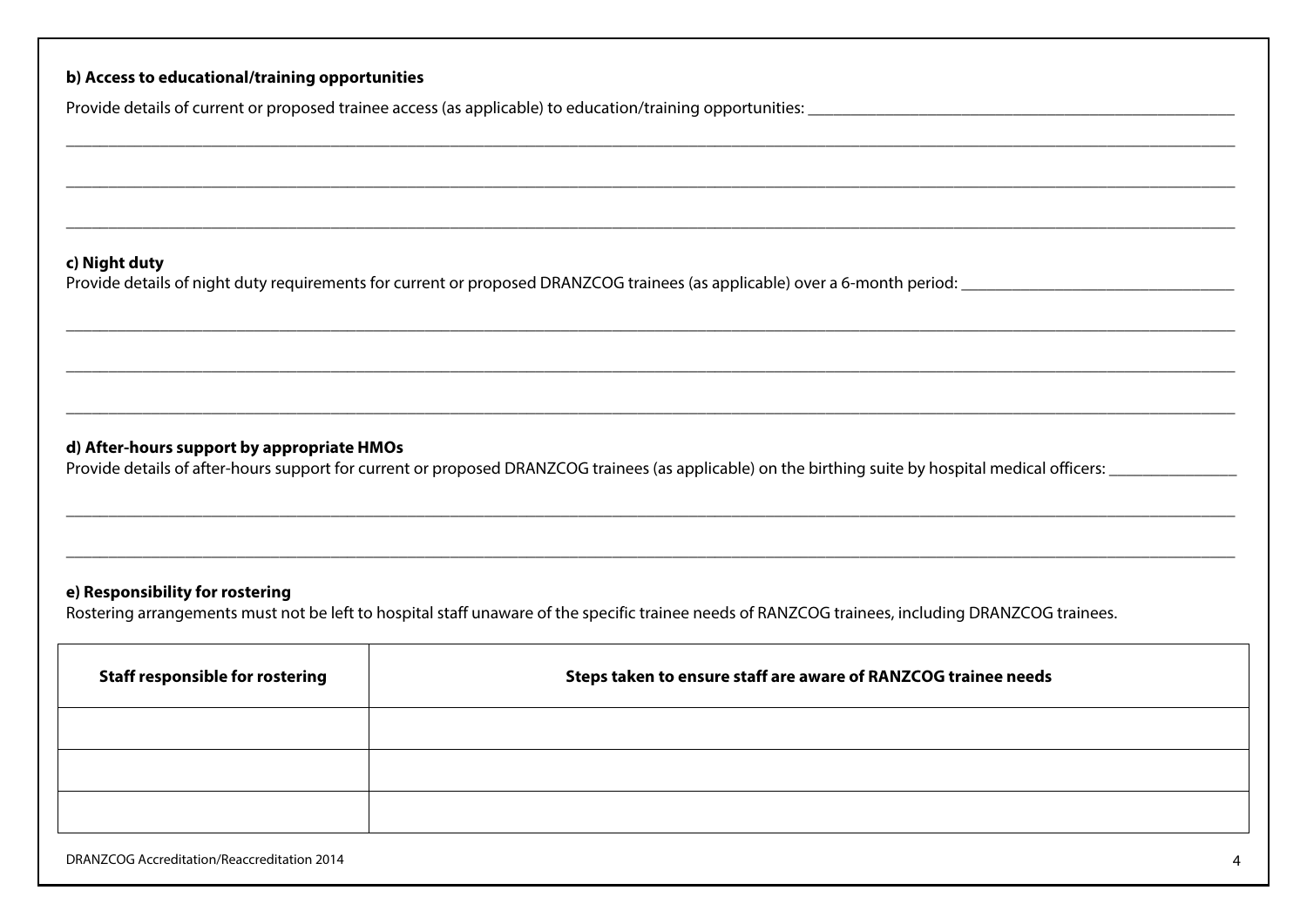## **STAFF**

## **1. Training Supervisor(s)**

The CWH Training Mentor(s) must hold the Dip RACOG, DRANZCOG, DRANZCOG Advanced or Fellowship of the RANZCOG.

| Name | <b>Qualification held</b><br>(please circle) | <b>Site at which Training</b><br><b>Supervisor* practises</b> | <b>Proportion of time</b><br>spent at this site | <b>Responsibility for trainees</b><br>in the past 5 years | <b>Major teaching</b><br>responsibilities? |
|------|----------------------------------------------|---------------------------------------------------------------|-------------------------------------------------|-----------------------------------------------------------|--------------------------------------------|
|      | DRANZCOG / DRANZCOG Advanced                 |                                                               |                                                 |                                                           |                                            |
|      | / FRANZCOG                                   |                                                               |                                                 |                                                           | $Yes \Box No \Box$                         |
|      | DRANZCOG / DRANZCOG Advanced                 |                                                               |                                                 |                                                           |                                            |
|      | / FRANZCOG                                   |                                                               |                                                 |                                                           | $Yes \Box No \Box$                         |
|      | DRANZCOG / DRANZCOG Advanced                 |                                                               |                                                 |                                                           |                                            |
|      | / FRANZCOG                                   |                                                               |                                                 |                                                           | $Yes \Box No \Box$                         |
|      | DRANZCOG / DRANZCOG Advanced                 |                                                               |                                                 |                                                           |                                            |
|      | / FRANZCOG                                   |                                                               |                                                 |                                                           | $Yes \Box No \Box$                         |

\* NB: - Training Supervisors must be approved by the CCDOG TAR Subcommittee

- If more than one site is part of the training unit, there must be a Training Supervisor at each site, with one having overall responsibility as Educational Program Director.

# **FACILITIES**

\_\_\_\_\_\_\_\_\_\_\_\_\_\_\_\_\_\_\_\_\_\_\_\_\_\_\_\_\_\_\_\_\_\_\_\_\_\_\_\_\_\_\_\_\_\_\_\_\_\_\_\_\_\_\_\_\_\_\_\_\_\_\_\_\_\_\_\_\_\_\_\_\_\_\_\_\_\_\_\_\_\_\_\_\_\_\_\_\_\_\_\_\_\_\_\_\_\_\_\_\_\_\_\_\_\_\_\_\_\_\_\_\_\_\_\_\_\_\_\_\_\_\_\_\_\_\_\_\_\_\_\_\_\_\_\_\_

## **1. Paediatric support**

Describe the **paediatric support** available within the training site(s). \_\_\_\_\_\_\_\_\_\_\_\_\_\_\_\_\_\_\_\_\_\_\_\_\_\_\_\_\_\_\_\_\_\_\_\_\_\_\_\_\_\_\_\_\_\_\_\_\_\_\_\_\_\_\_\_\_\_\_\_\_\_\_\_\_\_\_\_\_\_\_\_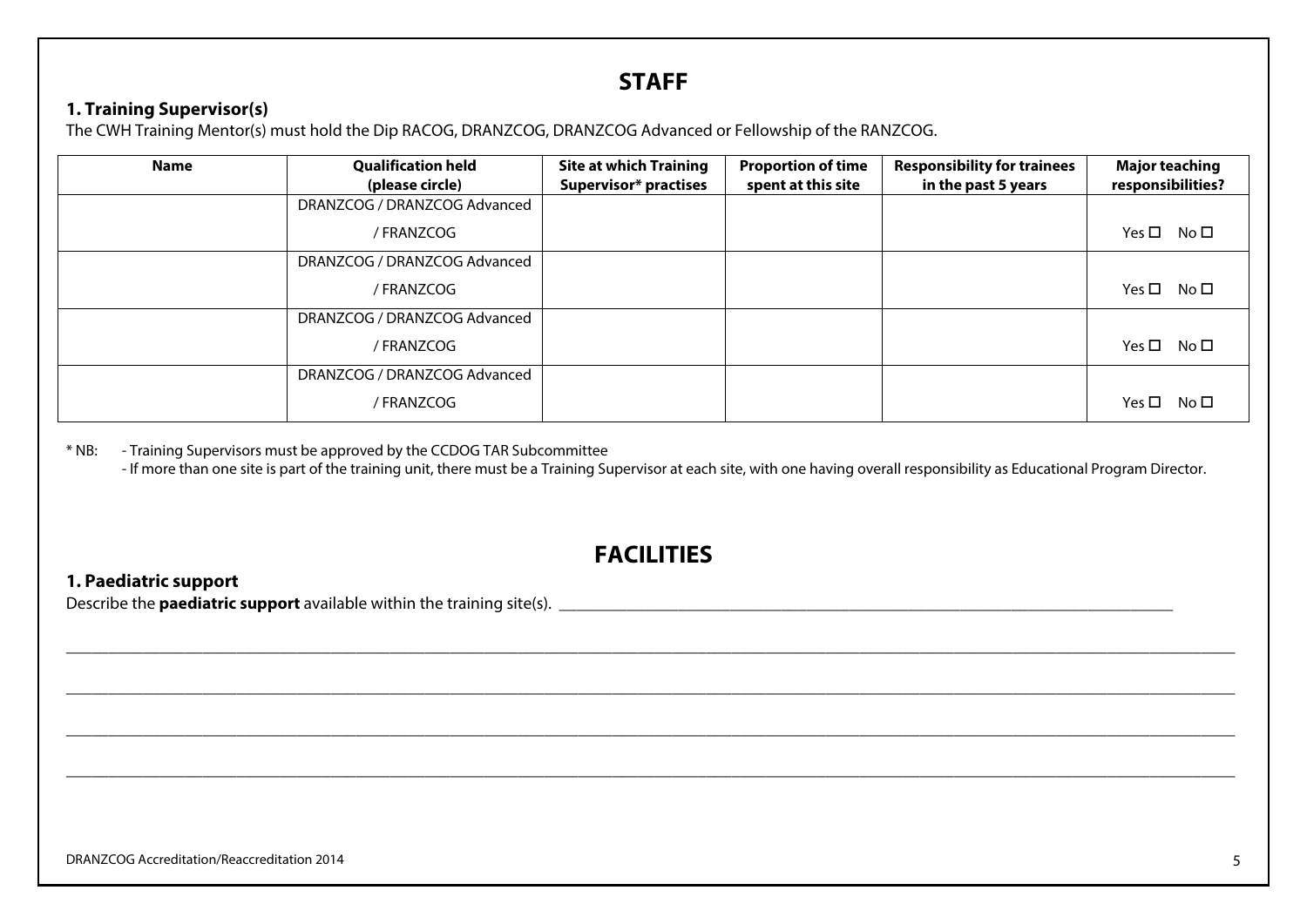## **2. Resource facilities**

Describe the **library and other resource facilities** within the training site(s). Resource facilities must support DRANZCOG work and training, over and above that required for the recognition of undergraduate training positions.

\_\_\_\_\_\_\_\_\_\_\_\_\_\_\_\_\_\_\_\_\_\_\_\_\_\_\_\_\_\_\_\_\_\_\_\_\_\_\_\_\_\_\_\_\_\_\_\_\_\_\_\_\_\_\_\_\_\_\_\_\_\_\_\_\_\_\_\_\_\_\_\_\_\_\_\_\_\_\_\_\_\_\_\_\_\_\_\_\_\_\_\_\_\_\_\_\_\_\_\_\_\_\_\_\_\_\_\_\_\_\_\_\_\_\_\_\_\_\_\_\_\_\_\_\_\_\_\_\_\_\_\_\_\_\_\_\_

\_\_\_\_\_\_\_\_\_\_\_\_\_\_\_\_\_\_\_\_\_\_\_\_\_\_\_\_\_\_\_\_\_\_\_\_\_\_\_\_\_\_\_\_\_\_\_\_\_\_\_\_\_\_\_\_\_\_\_\_\_\_\_\_\_\_\_\_\_\_\_\_\_\_\_\_\_\_\_\_\_\_\_\_\_\_\_\_\_\_\_\_\_\_\_\_\_\_\_\_\_\_\_\_\_\_\_\_\_\_\_\_\_\_\_\_\_\_\_\_\_\_\_\_\_\_\_\_\_\_\_\_\_\_\_\_\_

#### **2. Trainees' room**

Does the trainees' room have adequate furniture and computer facilities, as stipulated in the Accreditation and Reaccreditation of Certificate of Women's Health, DRANZCOG and DRANZCOG Advanced Training Sites: Standards and Procedures document?

#### **3. Rest/on-call room**

Do trainees have access to a rest/on-call room when they are on night duty?  $\Box$ 

# **ACTIVITIES**

## **1. GP Obstetrician Presence**

Describe the extent of GP obstetrician presence at the training site(s), if any:

| <b>Name of training site(s)</b>                    | Extent of GP obstetrician presence at site (if any) |
|----------------------------------------------------|-----------------------------------------------------|
| Training Site 1:                                   |                                                     |
|                                                    |                                                     |
| Training Site 2:                                   |                                                     |
|                                                    |                                                     |
| Training Site 3:                                   |                                                     |
|                                                    |                                                     |
| <b>Training Site 4:</b>                            |                                                     |
|                                                    |                                                     |
| <b>DRANZCOG Accreditation/Reaccreditation 2014</b> | 6                                                   |

 $Yes \Pi$  No  $\Pi$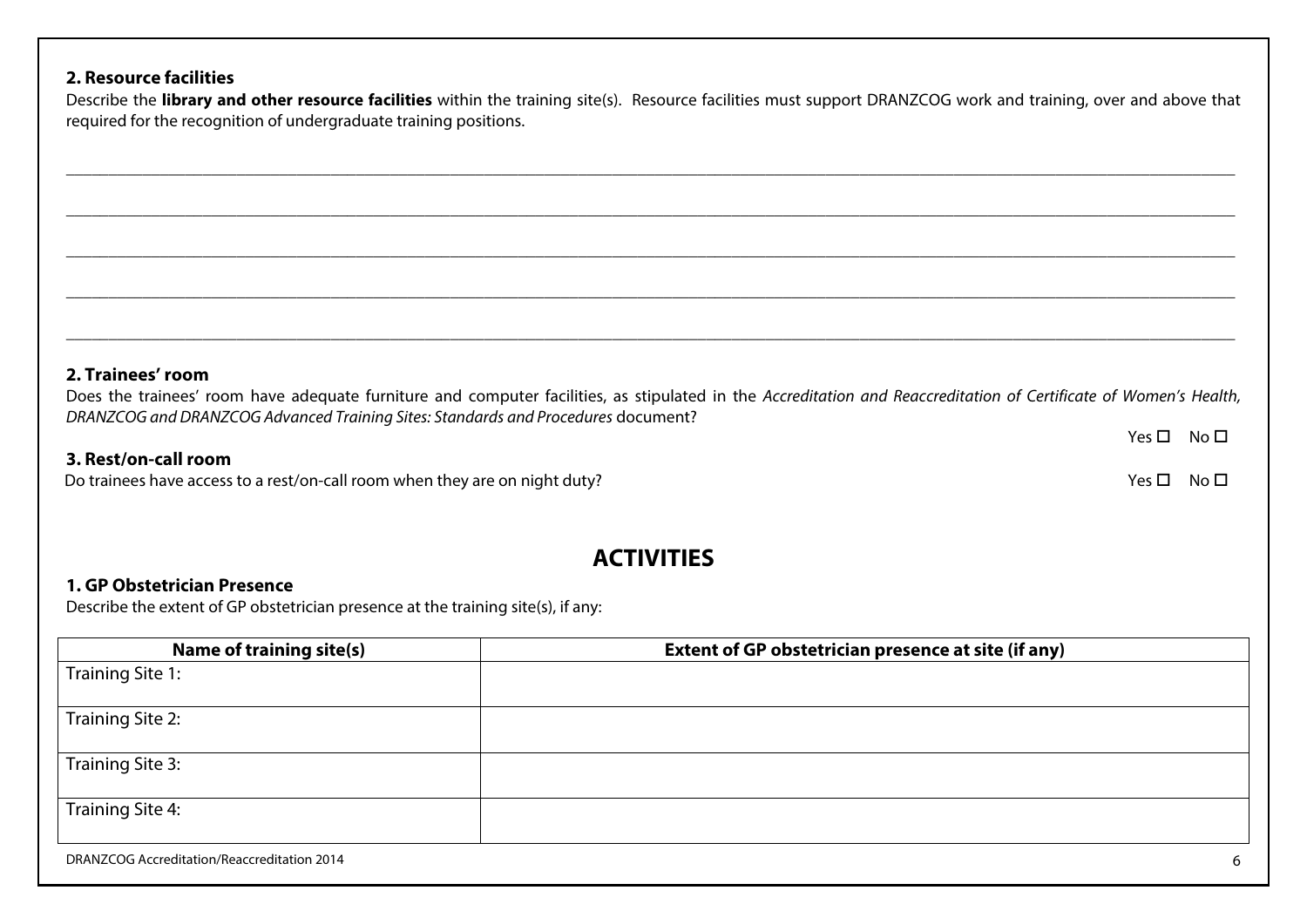## **2. Quality Assurance program**

Describe the Quality Assurance program in obstetrics and gynaecology within the training site(s) and the current or proposed involvement (as applicable) of DRANZCOG trainees in this program.

\_\_\_\_\_\_\_\_\_\_\_\_\_\_\_\_\_\_\_\_\_\_\_\_\_\_\_\_\_\_\_\_\_\_\_\_\_\_\_\_\_\_\_\_\_\_\_\_\_\_\_\_\_\_\_\_\_\_\_\_\_\_\_\_\_\_\_\_\_\_\_\_\_\_\_\_\_\_\_\_\_\_\_\_\_\_\_\_\_\_\_\_\_\_\_\_\_\_\_\_\_\_\_\_\_\_\_\_\_\_\_\_\_\_\_\_\_\_\_\_\_\_\_\_\_\_\_\_\_\_\_\_\_\_\_\_\_

\_\_\_\_\_\_\_\_\_\_\_\_\_\_\_\_\_\_\_\_\_\_\_\_\_\_\_\_\_\_\_\_\_\_\_\_\_\_\_\_\_\_\_\_\_\_\_\_\_\_\_\_\_\_\_\_\_\_\_\_\_\_\_\_\_\_\_\_\_\_\_\_\_\_\_\_\_\_\_\_\_\_\_\_\_\_\_\_\_\_\_\_\_\_\_\_\_\_\_\_\_\_\_\_\_\_\_\_\_\_\_\_\_\_\_\_\_\_\_\_\_\_\_\_\_\_\_\_\_\_\_\_\_\_\_\_\_

\_\_\_\_\_\_\_\_\_\_\_\_\_\_\_\_\_\_\_\_\_\_\_\_\_\_\_\_\_\_\_\_\_\_\_\_\_\_\_\_\_\_\_\_\_\_\_\_\_\_\_\_\_\_\_\_\_\_\_\_\_\_\_\_\_\_\_\_\_\_\_\_\_\_\_\_\_\_\_\_\_\_\_\_\_\_\_\_\_\_\_\_\_\_\_\_\_\_\_\_\_\_\_\_\_\_\_\_\_\_\_\_\_\_\_\_\_\_\_\_\_\_\_\_\_\_\_\_\_\_\_\_\_\_\_\_\_

## **3. Professional Development**

Describe the provision of professional development, including the details of suitably credentialed facilitators, in the following:

| <b>Professional Development</b>        | Offered on or off site? (please circle) | Details of suitably credentialed facilitator |
|----------------------------------------|-----------------------------------------|----------------------------------------------|
| Neonatal resuscitation                 | On site / off site                      |                                              |
| CPR of a pregnancy woman               | On site / off site                      |                                              |
| Management of obstetric<br>emergencies | On site / off site                      |                                              |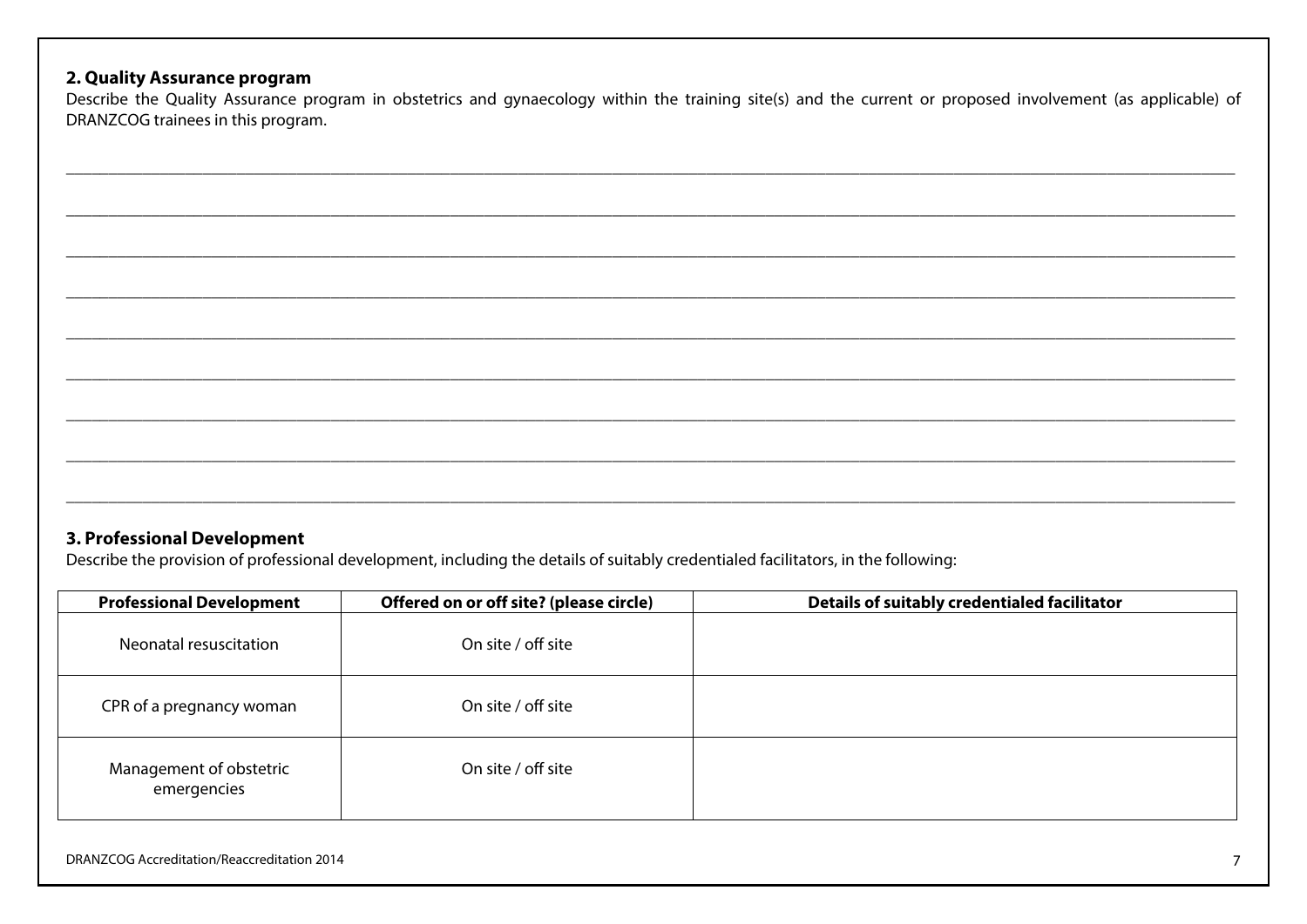## **4. Educational program**

Provide details of the structured educational program in which DRANZCOG trainees participate or will participate (as applicable), including the following:

| <b>Activity</b>                                  | <b>Details</b> |
|--------------------------------------------------|----------------|
| Tutorials                                        |                |
| Journal club                                     |                |
| Lectures                                         |                |
| Gynaecology clinic case review                   |                |
| Gynaecology teaching round                       |                |
| Perinatal morbidity/mortality<br>meetings        |                |
| CTG meetings                                     |                |
| LUSCS & vaginal delivery case<br>review meetings |                |
| Intrapartum management<br>tutorials              |                |
| Other (please specify)                           |                |
|                                                  |                |